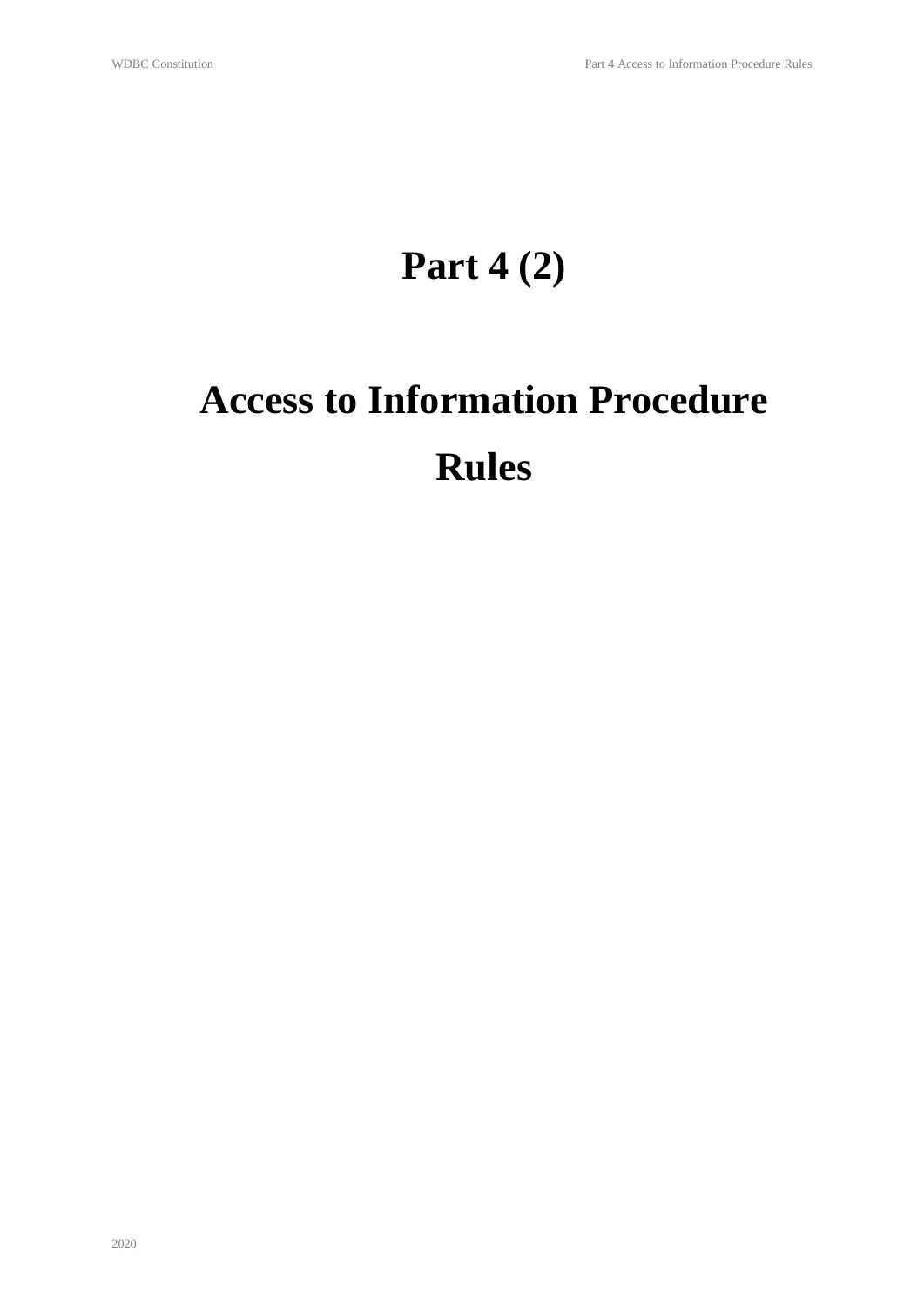# **Access to Information Procedure Rules**

#### **1. Scope**

These rules apply to all meetings of the Council and its Committees (and subcommitees).

### **2. Rights to attend meetings**

Members of the public may attend all meetings subject only to the exceptions in these rules.

#### **3. Notices of meeting**

The Council will give at least five clear days notice of any meeting by posting details of the meeting at West Devon Borough Council offices (Kilworthy Park, Drake Road, Tavistock, Devon, PL19 0BZ) and on its website (www.westdevon.gov.uk).

#### **4. Access to Agenda and reports before the meeting**

The Council will make copies of the agenda and reports open to the public available for inspection at the designated offices at least five clear days before the meeting. If an item is added to the agenda later, , the Monitoring Officer shall make each such report available to the public as soon as the report is completed by uploading onto the Council website and notifying Members.

## **5. Supply of copies**

The Council will supply copies of:

- (a) any agenda and reports which are open to public inspection;
- (b) any other documents (already supplied to Councillors in connection with an item), if the Head of Paid Service or Monitoring Officer thinks fit, to any member of the public, on payment of a charge for postage and any other costs.

#### 6 **Access to Minutes and other documents after the meeting**

The Council will make available copies of the following for six years after a meeting:

- (a) the minutes of the meeting excluding any part of the minutes of proceedings when the meeting was not open to the public or which disclose exempt or confidential information;
- (b) a summary of any proceedings not open to the public where the minutes open to inspection would not provide a reasonably fair and coherent record;
- (c) the agenda for the meeting; and
- (d) reports relating to items when the meeting was open to the public.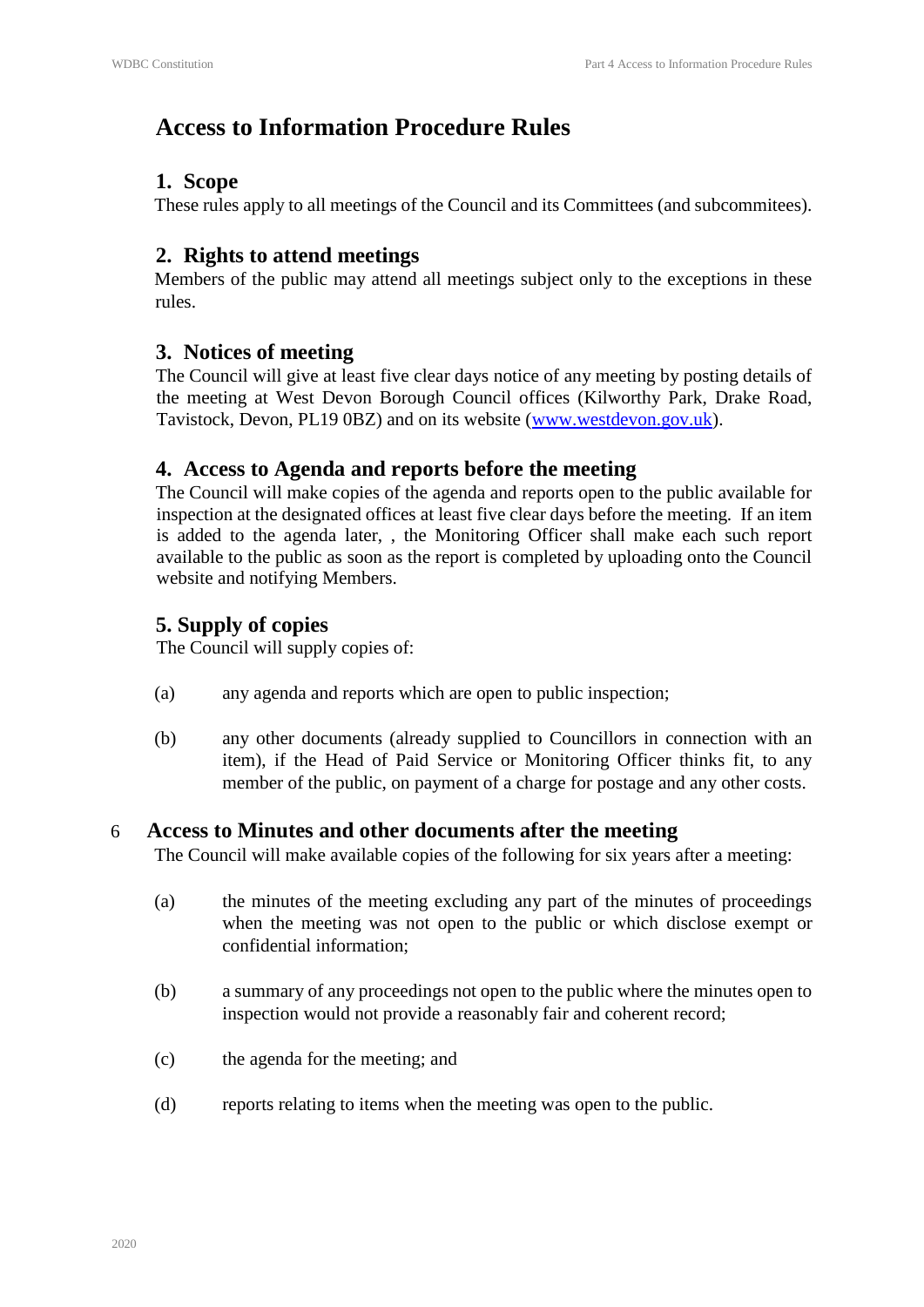#### **7. Background Papers**

7.1 List of Background Papers

The Monitoring Officer will set out in every report a list of those documents (called background papers) relating to the subject matter of the report which in his/her opinion:

- (a) disclose any facts or matters on which the report or an important part of the report is based; and
- (b) which have been relied on to a material extent in preparing the report.

This list does not include published works or those which disclose exempt or confidential information (as defined in Rule 9).

7.2 Public Inspection of Background Papers

The Council will make available for public inspection for six years after the date of the meeting one copy of each of the documents on the list of background papers.

#### **8. The Constitution**

.

A copy of this Constitution shall be available on the Council's website at www.westdevon.gov.uk

#### **9. Exclusion of access by the public to meetings**

a. Confidential Information - Requirement to Exclude Public

The public must be excluded from meetings whenever it is likely in view of the nature of the business to be transacted or the nature of the proceedings that confidential information would be disclosed.

b. Meaning of Confidential Information

Confidential information means information given to the Council by a Government Department on terms which forbid its public disclosure or information which cannot be publicly disclosed by Court Order.

c. Exempt Information - Discretion to Exclude Public

The public may be excluded from meetings whenever it is likely in view of the nature of the business to be transacted or the nature of the proceedings that exempt information would be disclosed.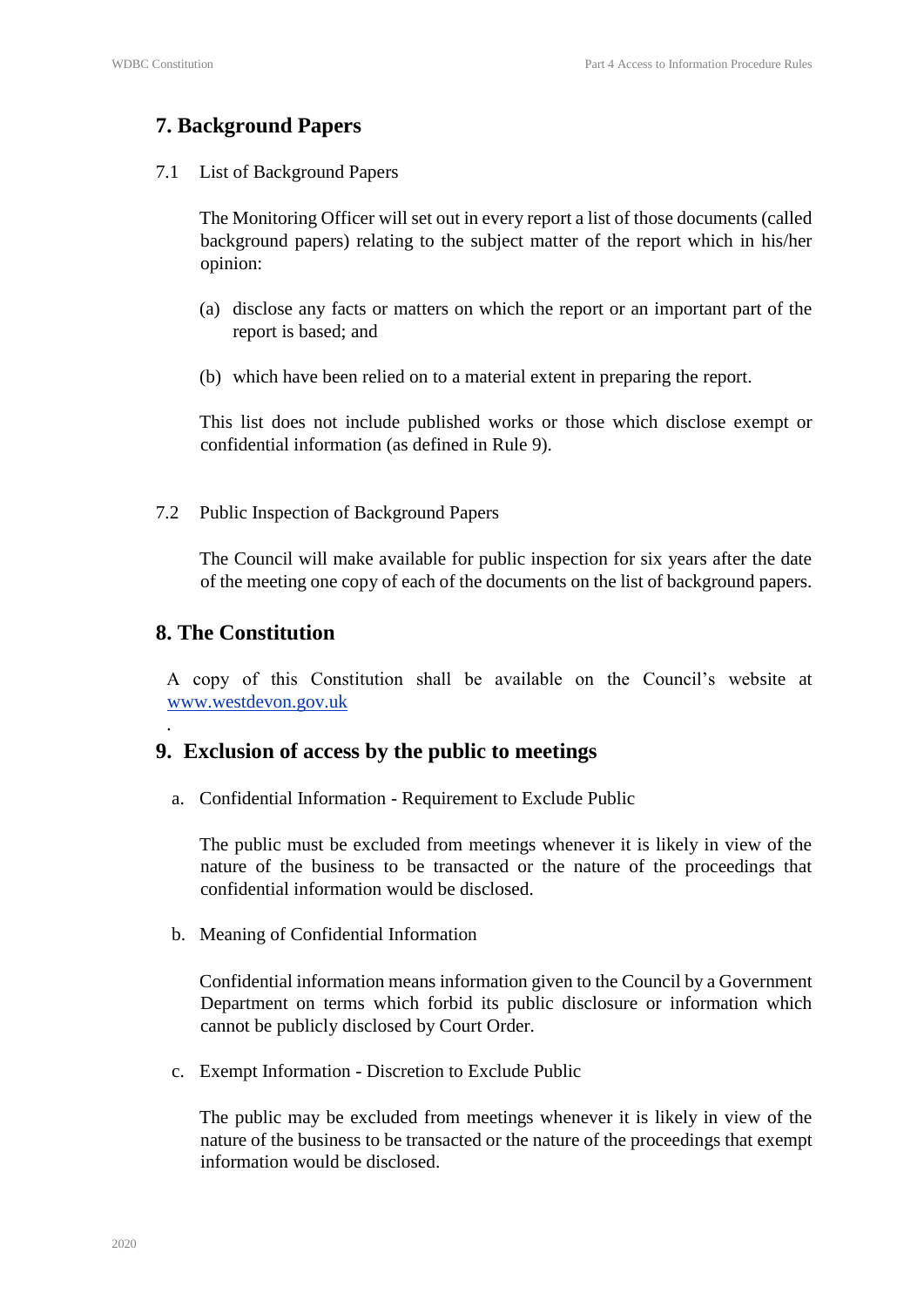Where the meeting will determine any person's civil rights or obligations, or adversely affect their possessions, Article 6 of the Human Rights Act 1998 establishes a presumption that the meeting will be held in public unless a private hearing is necessary for one of the reasons specified in Article 6 of the Human Rights Act 1998.

d. Meaning of Exempt Information Exempt information means information falling within the following 10 categories (subject to any conditions):

#### *Table of the exempt categories in Schedule 12A*

| Description of exempt information                                                                                                                                                                                                                                                          | Condition                                                                                                                                                                                                            |
|--------------------------------------------------------------------------------------------------------------------------------------------------------------------------------------------------------------------------------------------------------------------------------------------|----------------------------------------------------------------------------------------------------------------------------------------------------------------------------------------------------------------------|
| 1. Information relating to any individual.                                                                                                                                                                                                                                                 | Information<br>relating<br>to<br>individuals is covered by<br>the<br>Data Protection Act 1998.                                                                                                                       |
| 2. Information which is likely to reveal the identity of an<br>individual.                                                                                                                                                                                                                 |                                                                                                                                                                                                                      |
| 3. Information relating to the financial or business affairs of any<br>particular person (including the<br>authority<br>holding<br>that<br>information).                                                                                                                                   | "Financial or business affairs"<br>includes contemplated as well as<br>past or current activities.                                                                                                                   |
| 4. Information relating to any consultations or negotiations, or<br>contemplated consultations or negotiations, in connection with<br>any labour relations matters arising between the authority or a<br>Minister of the Crown and employees of, or office-holders under<br>the authority. | "Labour relations matters" are as<br>specified in paragraph (a) to $(g)$<br>of section $29(1)$ of the trade<br>Unions and Labour Relations<br>Act 1974, i.e. matters which may<br>be the subject of a trade dispute. |
| 5. Information in respect of which a claim to legal professional<br>privilege could be maintained in legal proceedings.                                                                                                                                                                    |                                                                                                                                                                                                                      |
| 6. Information which reveals that the authority proposes: (a) to<br>give under any enactment a notice under or by virtue of which<br>requirements are imposed on a person; or (b) to make an order<br>or direction under any enactment                                                     |                                                                                                                                                                                                                      |
| 7. Information relating to any action taken or to be taken in<br>connection with the prevention, investigation or prosecution of<br>crime.                                                                                                                                                 |                                                                                                                                                                                                                      |
|                                                                                                                                                                                                                                                                                            |                                                                                                                                                                                                                      |
| Qualifications                                                                                                                                                                                                                                                                             |                                                                                                                                                                                                                      |